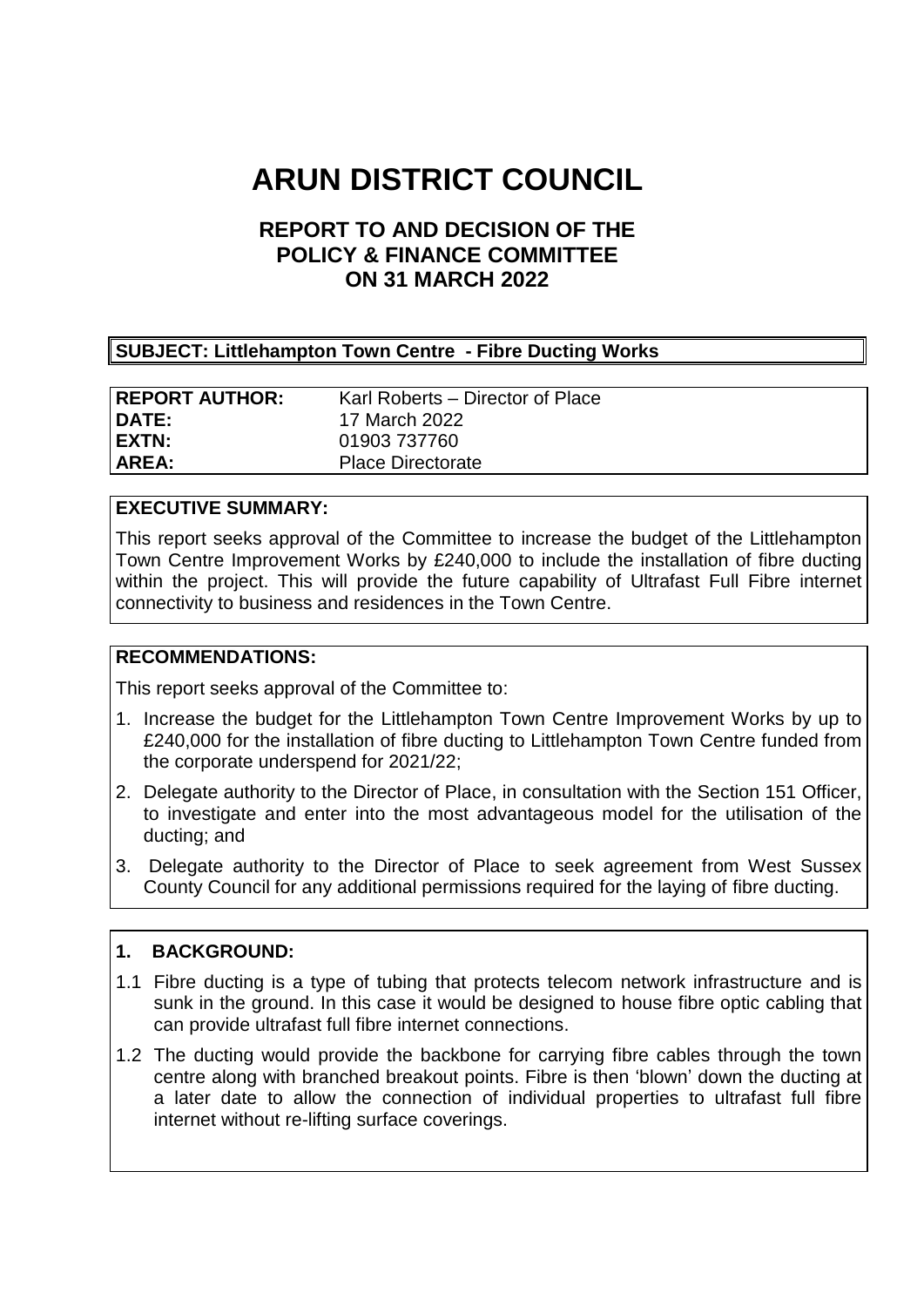- 1.3 CityFibre are identified as one of the future suppliers of this fibre network. As CityFibre have not begun work in the Littlehampton area yet, we asked them to accelerate their design for the Littlehampton Town Centre at the end of 2021 to try and ensure work could be undertaken at the same time as the Littlehampton Town Centre Improvement Works (LTCI), which on completion will have a section 58 applied to it.
- 1.4 To date Arun's contractor, Edburton, have been working with CityFibre to install the required ducting based on the CityFibre design.
- 1.5 Due to time pressures it was not possible to fully cost the ducting design prior to the commencement of the project. So ducting work began in good faith.
- 1.6 Edburton have now supplied a quote to the value of £234,699 for installing the ducting network in phases 2 & 3 of the LTCI and this has been reviewed and accepted by the Council's independent quantity surveyor on the LTCI Project.
- 1.7 CityFibre asked their contractors to provide an estimate, and this has come back at considerably less, but through negotiations CityFibre have verbally agreed to increase the offer for the use of the ducting, although this still falls significantly short of the quote by Edburton and both parties have unable to agree a mutually acceptable price.
- 1.8 The variation in costs is mainly related to the different delivery approaches of Edburton and CityFibre.
- 1.9 CityFibre would generally use a small team (3-4 people) who work from the back of a vehicle and focus on dig, sink and repair of long stretches of ducting runs; this then saves on costs for a site compound and prelims.
- 1.10 Due to current progress of works in the town centre and approach to groundworks it is not possible to adopt CityFibre's small-team method.
- 1.11 Alternative options for provisioning ultrafast full fibre internet to businesses and residences via the existing Physical Infrastructure Access (PIA) in the town centre have been explored with CityFibre, but they could not guarantee full coverage for the businesses.
- 1.12 This is due to parts of the telecoms network infrastructure being "dug in" (i.e. not using ducting) and inaccessible leaving limited opportunities for any provider to provision full fibre connections via the existing PIA.
- 1.13 Therefore, it is considered that the only option for future proofing ultrafast full fibre connectivity and ensure town centre businesses are not digitally excluded is for the Council to take ownership of the ducting.
- 1.14 Officers have been exploring options to reduce the overall net cost to the Council through applying a commercial philosophy to the future use of the ducting, but it may take many years (with no guarantee of success) to achieve an overall reduction in the net cost. However, the alternatives of City Fibre laying the ducting themselves in 5 years' time (since the new surfacing cannot be taken up for that period) or having the town centre not served by the fibre network are not attractive given the underlying philosophy of undertaking the public realm work is to support the town centre.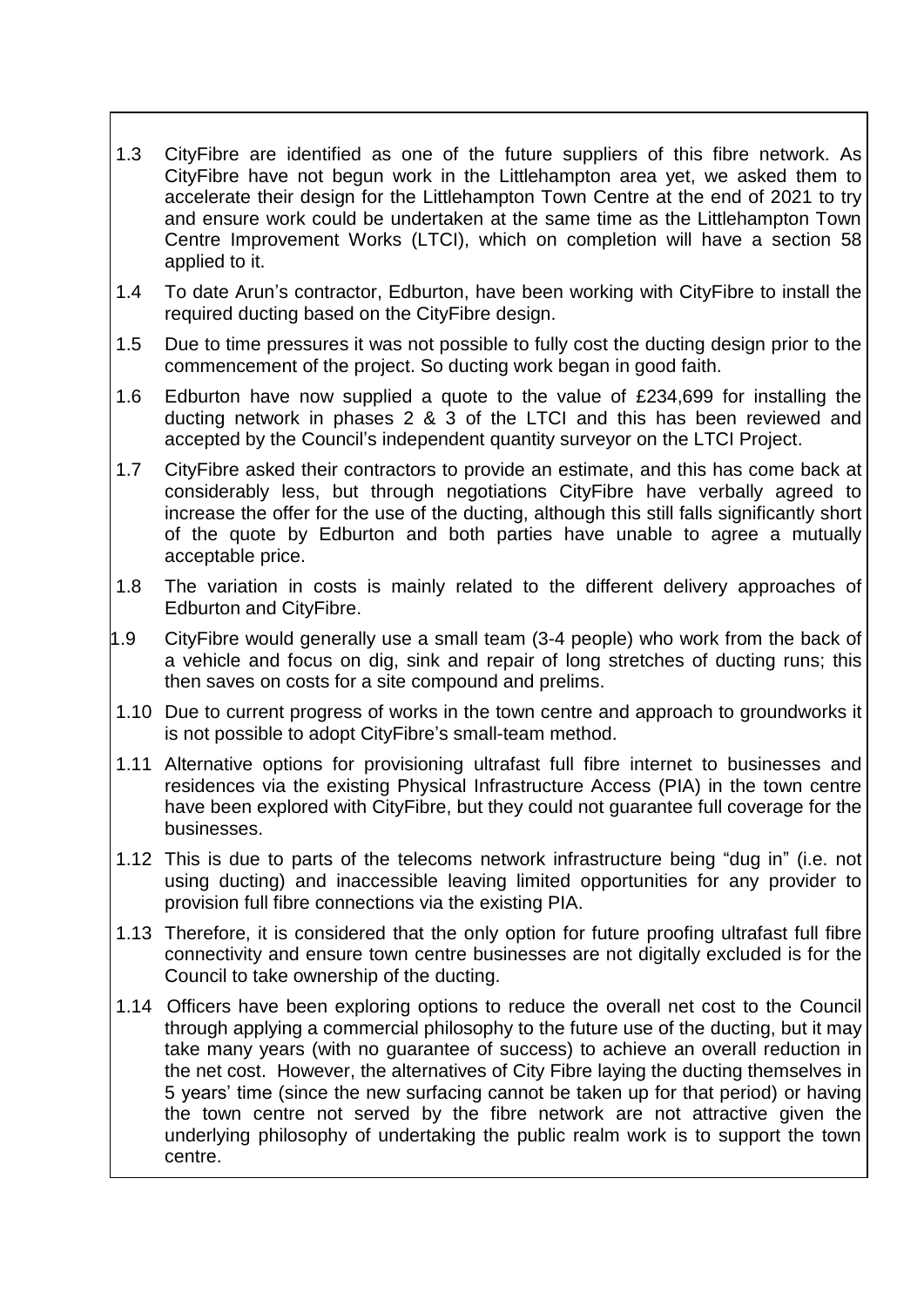1.15 The current intention is that CityFibre will be laying their ducting for phase 1 (terminus road) ahead of the proposed public realm works which are due to start in late 2022 or possibly 2023.

# **2. PROPOSAL(S):**

- a. To increase the budget for the Littlehampton Town Centre Improvement Works by £240,000 for the installation of fibre ducting in the Littlehampton Town Centre funded from the corporate underspend for 2021/22.
- b. Delegate authority to the Director of Place in consultation with the Section 151 Officer to investigate and enter into the most advantageous model for the utilisation of the ducting.
- c. Delegate authority to the Director of Place to seek agreement from West Sussex County Council for any additional permissions required for the laying of fibre ducting.

## **3. OPTIONS:**

**4. CONSULTATION:**

- i. Agree to increase the budget of the Littlehampton Town Centre Improvement Works to deliver fibre ducting at a cost of circa £240,000, some of which will be repaid from future rental agreements with fibre providers. This will ensure the Littlehampton Town Centre will be ready to take advantage of ultrafast full fibre connectivity as the opportunities arise.
- ii. Not underwrite the costs and cease all further ducting works. CityFibre will pay for costs up to 4 February 2022, whilst the Council would be liable for the costs of works undertaken since that date (approx. 7 weeks). This would limit the roll-out of ultrafast full fibre internet within Littlehampton Town Centre.
- iii. Grant delegated authority to the Director of Place in consultation with the Section 151 Officer to investigate and enter into the most advantageous model for the utilisation of the ducting. This would allow for agile decision-making during negotiations and reduce the risk of missed opportunities with network providers ready to install ultrafast full fibre connectivity.
- ii. Not grant delegated authority to the Director of Place in consultation with the Section 151 Officer to investigate and enter into the most advantageous model for the utilisation of the ducting. This would extend the decision-making process with the risk of losing opportunities with network providers as they find alternative delivery methods.

| 4. GUNJULIAIIUN.                                                                                                          |            |           |
|---------------------------------------------------------------------------------------------------------------------------|------------|-----------|
| Has consultation been undertaken with:                                                                                    | <b>YES</b> | <b>NO</b> |
| <b>Relevant Town/Parish Council</b>                                                                                       |            |           |
| <b>Relevant District Ward Councillors</b>                                                                                 |            |           |
| Other groups/persons (please specify)                                                                                     |            |           |
| ARE THERE ANY IMPLICATIONS IN RELATION TO<br>5.<br>THE FOLLOWING COUNCIL POLICIES:<br>(Explain in more detail at 6 below) | <b>YES</b> | <b>NO</b> |
| Financial                                                                                                                 |            |           |
| Legal                                                                                                                     |            |           |